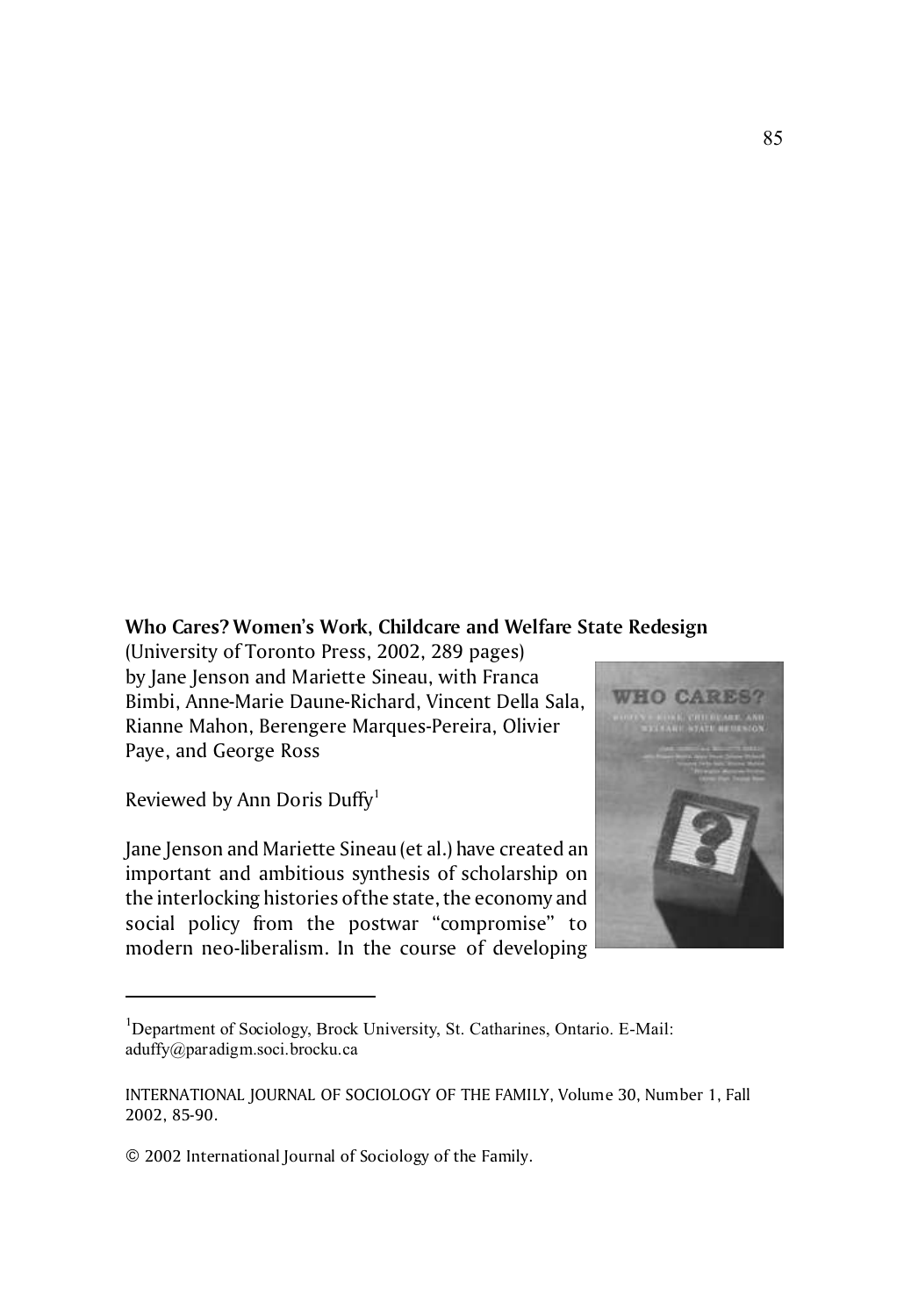their argument they touch upon the central issues of our times: gender inequality, globalization, the growing gap between haves and have-nots, the problems of unemployment and underemployment and many more. The result is an impressive, thoughtful and challenging discussion of changing social policies in Western Europe.

On the surface, as represented in the title, their book targets childcare arrangements as they have emerged in contemporary Western Europe. Indeed, the core of the book is devoted to a series of chapters, authored by a variety of researchers, carefully documenting the evolution of childcare policy arrangements in Belgium, France, Italy, Sweden and the European Union. However, it is clear from the first that the authors intend much more than a traditional "compare and contrast" of childcare alternatives. Rather, this is a timely effort to locate changes in social policy, notably the transformation of the welfare state, in the midst of the tremendous economic, political and institutional upheaval of the second half of the twentieth century.

The authors mount a convincing array of extensively documented arguments (and, given the detail, a subject index would be a helpful addition). Rejecting any notion of the demise of the welfare state, they adopt the view that while services may be threadbare and benefits diminished, the welfare state remains, in most instances, alive and well. However, clearly there has been, particularly in the 1980s and 1990s, a rethinking of the role of the state, a process which, according to the authors, must be understood as informed by prevailing notions of citizenship. Under the post-war citizenship regimes, social policy was premised on support for class, regional (territorial) and, later, gender equality. Such policy was designed to sustain and enhance equality amongst the citizenry. In the course of the last two decades of the twentieth century, these citizenship regimes have given way to a state which, under pressure to cut costs, privatize and decentralize has tended to prioritize the rights of the citizen-as-consumer to "choose" services. Increasingly social policy is developed around concerns with budgetary constraint and diversity of choice rather than rights and equality.

In terms of childcare provisions, this shift has been reflected in a dramatic redirection of social policy. In the 1960s, gender equality emerged as an important cornerstone for the design of state policies and, in this context, the provision of childcare was generally envisioned as a public service which would ensure women's equal opportunities in employment. As the authors describe, two crucial ideas are implied in these developments; first, that gender equality would be won when women were fully integrated into a single, non-gendered labour market and, secondly, that men and women should be helped to share child-caring responsibilities. However, as Jenson and Sineau (et al.) explain, the move to gender equality, as reflected in progressive